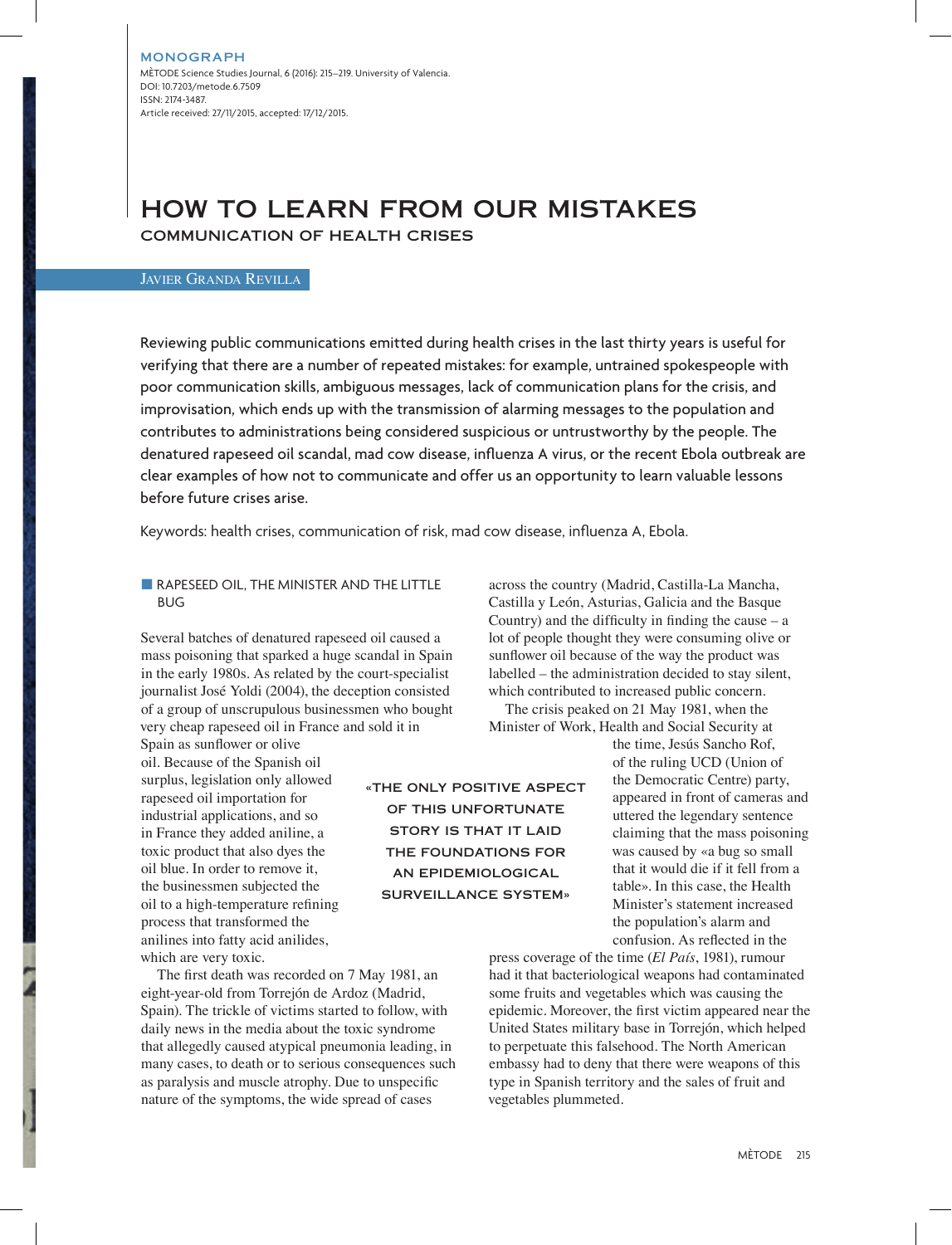On 9 June 1981, it was confirmed that denatured rapeseed oil was responsible and the General Director of Public Health at the time, Luis Valenciano, offered the first findings. These were confirmed in a very strange way: in cloistered convents, where nuns were using the supposed olive oil for ill sisters – who ended up intoxicated – but a different oil for the rest of the congregation, who were fine (*El País*, 1987).

The relatives of the deceased and the over 20,000 affected people initiated legal action that dragged on for over a quarter of a century (*El médico interactivo*, 2003). Many of their demands were not met and they are still demanding adequate treatment. The only positive aspect of this unfortunate story is that it laid the foundations for an epidemiological surveillance system to prevent similar events from happening again.

### $\blacksquare$  MAD COW DISEASE, THE MINISTER AND THE BONES FOR BROTH

The next case occurred in the mid-1990s. The mad cow disease (also known as bovine spongiform encephalopathy) jumped into headlines in 1996, when the first case of a human affected by Creutzfeldt-Jakob disease, related to consumption of infected beef, appeared. The first case in animals had been detected eleven years before. Animals had been fed with *scrapie*, the crushed remains of brains, soft tissue and bones from sheep and goats, which caused prions – a protein that is also an infectious agent – to infect animals, which then jumped over to humans.

Most of infections happened in the United Kingdom, but the trickle of cases was relentless in the late 1990s. Infected animals, or animals suspected of having been fed *scrapie,* started to be sacrificed. The first Spanish case appeared in November 2000, when the European Union started to ban the consumption of certain animal-based food products under the suspicion that they might cause the disease. The Minister of Health at the time, Celia Villalobos, contributed to the confusion with outlandish, poorly thought-out statements, like claiming it was «a problem of animal health» (*El Mundo*, 2001). The peak of the crisis arrived on 8 January 2001, when, in a radio interview, the Minister recommended housewives not to use beef bones to make broth, saying that «…they are not sold anymore, use pork [bones] instead» (Sampedro, 2001). The meat industry's reaction was devastating; they expressed disappointment at the social alarm caused by the Minister's statements, and described them as nonsense. Eventually, the role the veterinarian Juan José Badiola played as a spokesperson in the crisis provided the calm required and contributed to finally reaching the



Denatured rapeseed oil caused a mass poisoning that sparked a huge scandal in Spain in the early 1980s. Above, one of the newspapers at the time, *Diario 16*, covered the «operation exchange», with which the government would proceed to exchange the adulterated oil for virgin olive oil.

*Diario 16*

public with reassuring messages. Villalobos resigned a year and a half later, on 10 July 2002.

In total, 224 primary cases (five of them in Spain) and three secondary cases (because of transfusions) were diagnosed in humans (University of Edinburgh, 2012), and millions of animals were sacrificed (Meikle, 2012), most of them in the United Kingdom. Livestock restrictions lasted for over a decade.

#### **N INFLUENZA A, WRONG MESSAGES FROM THE** WORLD HEALTH ORGANIZATION

On 11 June 2009, the World Health Organization (WHO) categorised the influenza A epidemic (H1N1) as a phase 6 pandemic (World Health Organization, 2009). In March the press had already extensively covered the first cases of this swine flu that had mutated and started infecting humans. When the first death occurred in April, media interest increased, and their coverage peaked when WHO communications caused global mass hysteria: their calculations projected up to 150 million dead. Around 19,000 people eventually died (Efe, 2010), about 400 of them in Spain, whereas seasonal flu causes around 250,000 deaths a year around the world, 8,000 of them in Spain (Ambrojo, 2010).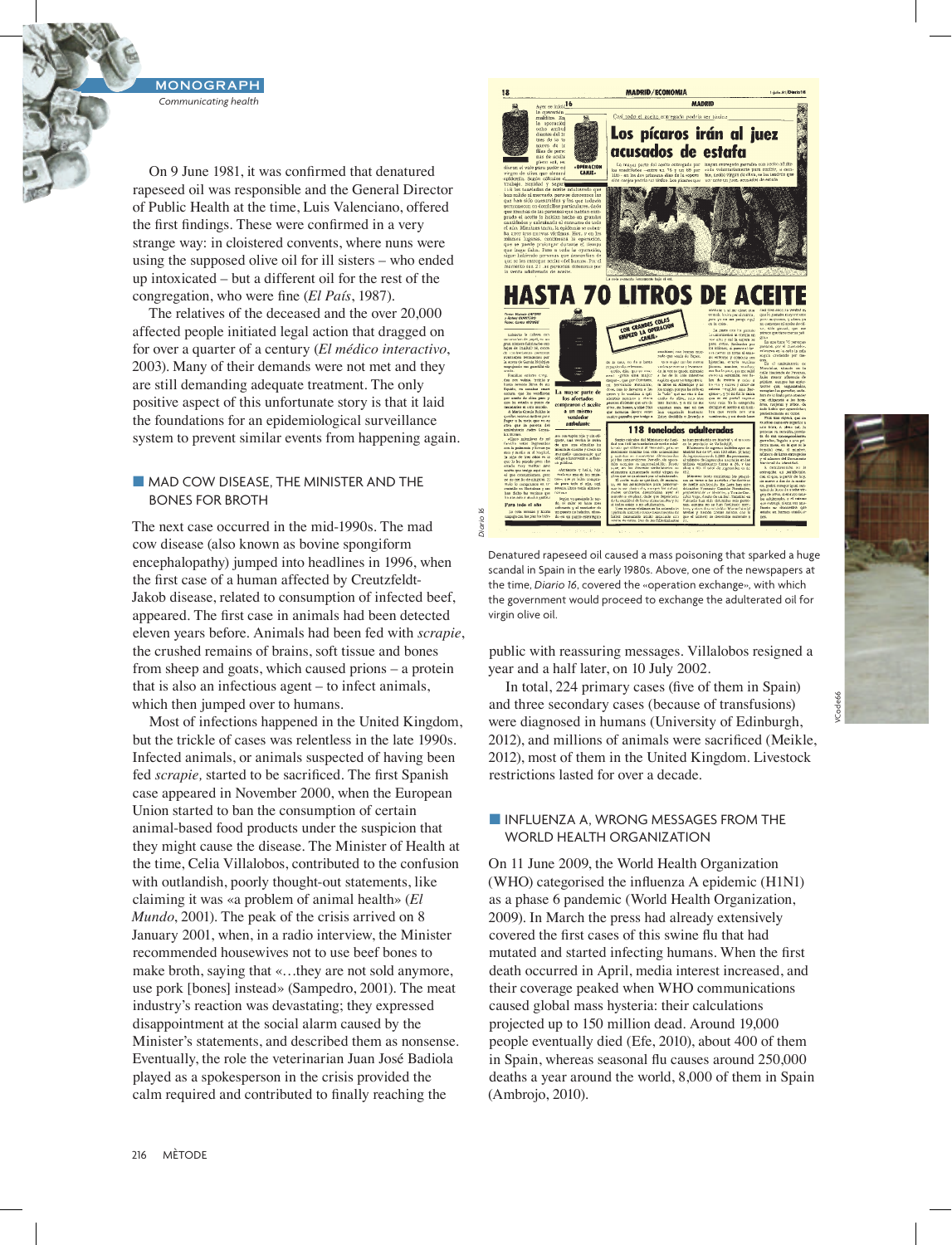The General Secretary of the Ministry of Health at the time, José Martínez Olmos, published a book in 2014 in which he reviewed the experience. Despite the fact that experts expected the disease to have a high incidence, the vaccine purchase in Spain for 20% of the population was «prudent», while other countries chose to buy doses for every citizen (Martínez Olmos, 2014). Finally, the expenditure – 300 million euros in Spain– proved to be useless and six million vaccines had to be destroyed (*Abc*, 2014).

According to Martínez Olmos, the WHO's communication was bad, with excessive alerts –especially the sentence of their Director-General,



The mad cow disease (also known as bovine spongiform encephalopathy) jumped into headlines in 1996, when the first case of a human affected by Creutzfeldt-Jakob disease, related to consumption of infected beef, appeared.



Alerted by the World Health Organization, in 2009 the governments of different countries purchased millions of vaccines against influenza A (H1N1). The eventual mortality rate of the pandemic was much lower than expected. In Spain, six million vaccines had to be destroyed.

Margaret Chan, stating that all humanity was under threat– that reached international organisations through unofficial channels like the press or social networks (Caylá, 2009) and which caused huge spending around the globe. Another criticised aspect was the poor coordination between European countries, which missed the opportunity to make a centralised purchase of vaccines. This caused countries such as Poland to have no vaccine, which could have led to a very serious health problem had the epidemic turned out to have been more aggressive.

#### **EBOLA, AN INSTITUTIONAL MESS**

Perhaps the most unfortunate case in recent times was communication management during the case of Teresa Romero, the Spanish nursing assistant infected with Ebola after treating the missionary Manuel García Viejo, who had been infected in Africa. Thus, in October 2014 Spain became the first country with a case of infection outside the African continent. The National Association of Health Journalists (Asociación Nacional de Informadores de la Salud; ANIS) analysed the many mistakes made during their XI conference in April 2015, and provided a number of examples of how not to communicate (ANIS, 2015).

The patient, upon feeling the first symptoms, went to her family doctor, who sent her back home. Her condition started to worsen, so she went to the Alcorcón Foundation University Hospital in Madrid, where a blood analysis confirmed the Ebola diagnosis on 6 October 2014. The result of the test quickly leaked to the press and the doctor who treated her learned about it when he turned on the TV to watch the afternoon news.

However, the event that started the crisis was the Ministry of Health's press conference at eight o'clock that evening, with verbal and non-verbal communication that transmitted fear and concern to the population. The press conference started half an hour late because they could not find the key to the sound table room, and this sparked an argument between the different Ministry officials and further increased tension and nervousness. Despite Spain having a crisis plan and an action protocol to fight pandemics (that was created after the influenza A crisis and could have easily been adapted), it was not used. Furthermore, the format of the conference, with seven speakers with nothing to say, contributed to building a panic scenario, reflected in social media with the hashtag #vamosamorirtodos [we are all going to die].

In contrast, the communication team at the La Paz-Carlos III University Hospital where Teresa Romero was transferred to and treated, put their effort into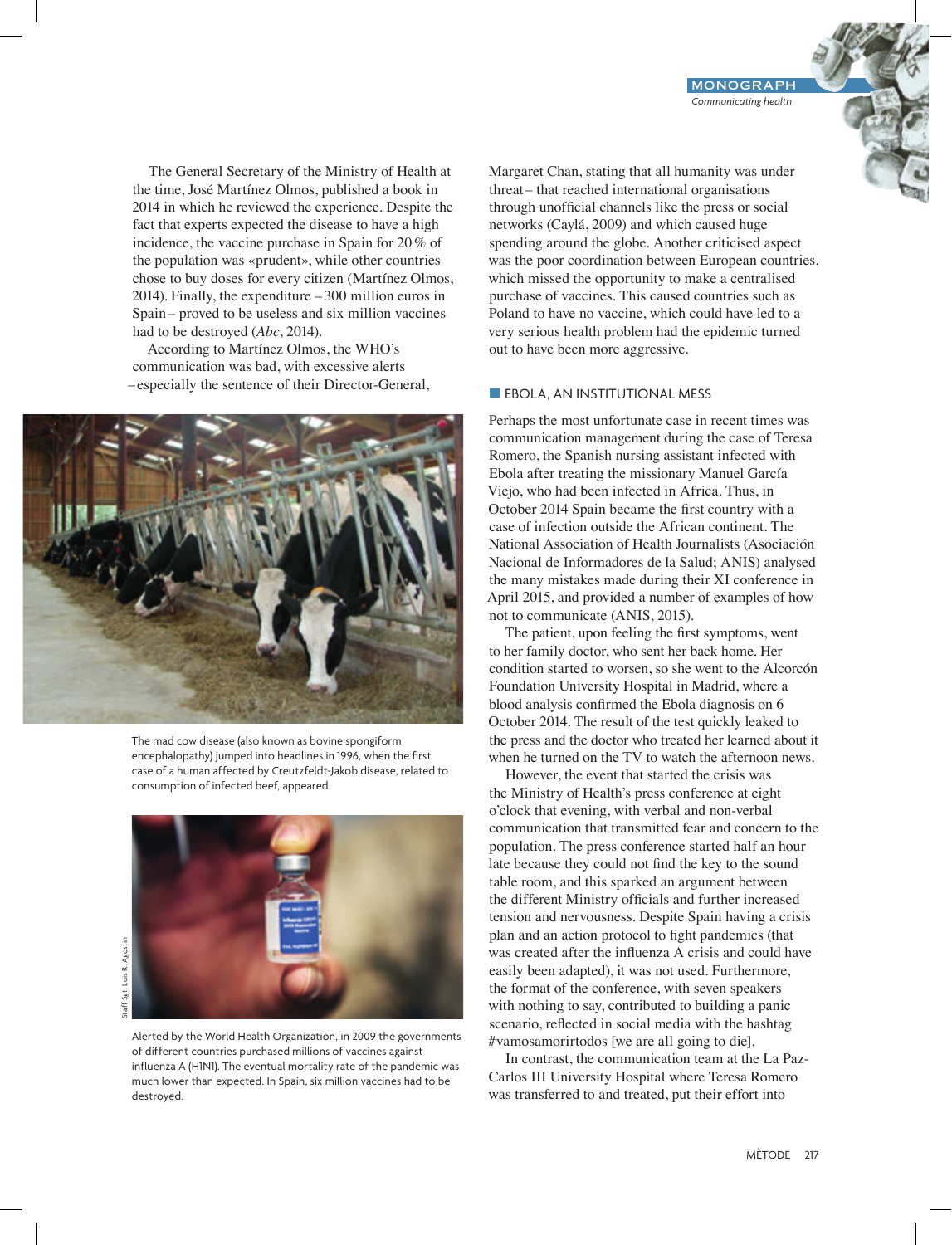reassuring the population and avoided raising the alarm (Rodríguez Andrés, 2011), by regularly giving media press-conferences. A Whatsapp group was even created so that any journalist interested could receive the updates and news from the press office.

Meanwhile, Madrid's regional government and the Ministry of Health kept passing the buck to each other, and even organised press conferences at almost the same time as each other but then cancelled them, which puzzled journalists even more. We can find another example of poor communication from an institutional spokesperson in an offensive statement given by the regional government's health advisor, Javier Rodríguez, which finally forced him to resign.

 The sensationalism of the media deserves a special mention as well. On the one hand, because of the way they covered the news that Excalibur, the patient's dog, had to be sacrificed because of the suspicion he had also been infected with Ebola; on the other hand, journalists and pundits with no healthcare training or knowledge of the issue debated for hours about whether the viral infection occurred because of an infected glove.

The list of mistakes was enormous. Once the name of the patient leaked, her mother, who lived in a Galician village in the province of Lugo, in the north of Spain, was harassed. Another of these mistakes was that obituaries were prepared in advance – because it was assumed that the patient would die imminently– and were published by mistake on several national media websites, including COPE (who later denied it on Twitter) or *Elcorreo.com* (who repeated news agency information). The newspaper *El Mundo* also published an op-ed by Santiago González titled *Un país algo raro* ("Quite an unusual country"), which described the event as «the imminent death» (González, 2014).

ANIS published an announcement (ANIS, 2014a) asking healthcare officials to offer as much information as possible with complete transparency and veracity, to avoid rumours and contradictory messages, to provide adequate expert voices, to respect the privacy of the patient, her family and environment, and to listen to their health communication experts. In addition, they asked the media to offer rigorous and verified information, to avoid unfounded rumours and speculation, to select expert sources as communicators, to respect the privacy of those affected, and to put healthcare professionals in charge of the information during the crisis.

«PERHAPS THE MOST UNFORTUNATE CASE IN RECENT TIMES WAS COMMUNICATION MANAGEMENT DURING THE CASE OF TERESA ROMERO, THE NURSING ASSISTANT INFECTED WITH EBOLA»

In these troubled times, charlatans of all kinds emerged trying to sell their magical remedies to cure Ebola with rectal ozone therapy, sea water, oregano oil, medicinal herbs or harmful chlorine by-products. A helpful article in *El País* reported the situation (Salas, 2014). Another example of great journalism was Carlos Alsina's monologue on the radio station *Onda Cero*, titled *Historia de este brote de ébola* ("The history of this Ebola outbreak") (Alsina, 2014).

After four days of confusion, on Friday 10 October the Vice-President of the Spanish Government, Soraya Sáenz de Santamaría, took control of the crisis and named Fernando Simón, an expert on the issue and not

> a politician, as the spokesperson for the special committee. His composure, knowledge and cautious messages contributed to appeasing both the press and the public. However, mistakes continued from the journalistic point of view, with a cover of *El Periódico de Cataluña* on 10 October in which the patient could be seen in her hospital room. The picture was a screenshot taken from a monitor watching the patient, and its use was even

justified by the newspaper's director (Hernández, 2014). Several paparazzi took photographs of the patient's room from the building across the street from the hospital, which ended up on newspaper covers such as that of *Abc* on 12 October. To prevent the press from taking more photographs, the shutters on Teresa Romero's room were lowered, a decision which was criticised by her healthcare professionals, because it made their work more difficult. Other media such as *El* 

The National Association of Health Journalists (ANIS) issued a press release about the regrettable publication of several pictures of Teresa Romero, the nursing assistant infected with Ebola in Spain. The photographs were taken without her knowledge or consent. In the picture, several covers with photographs taken from the building across the street from the hospital.